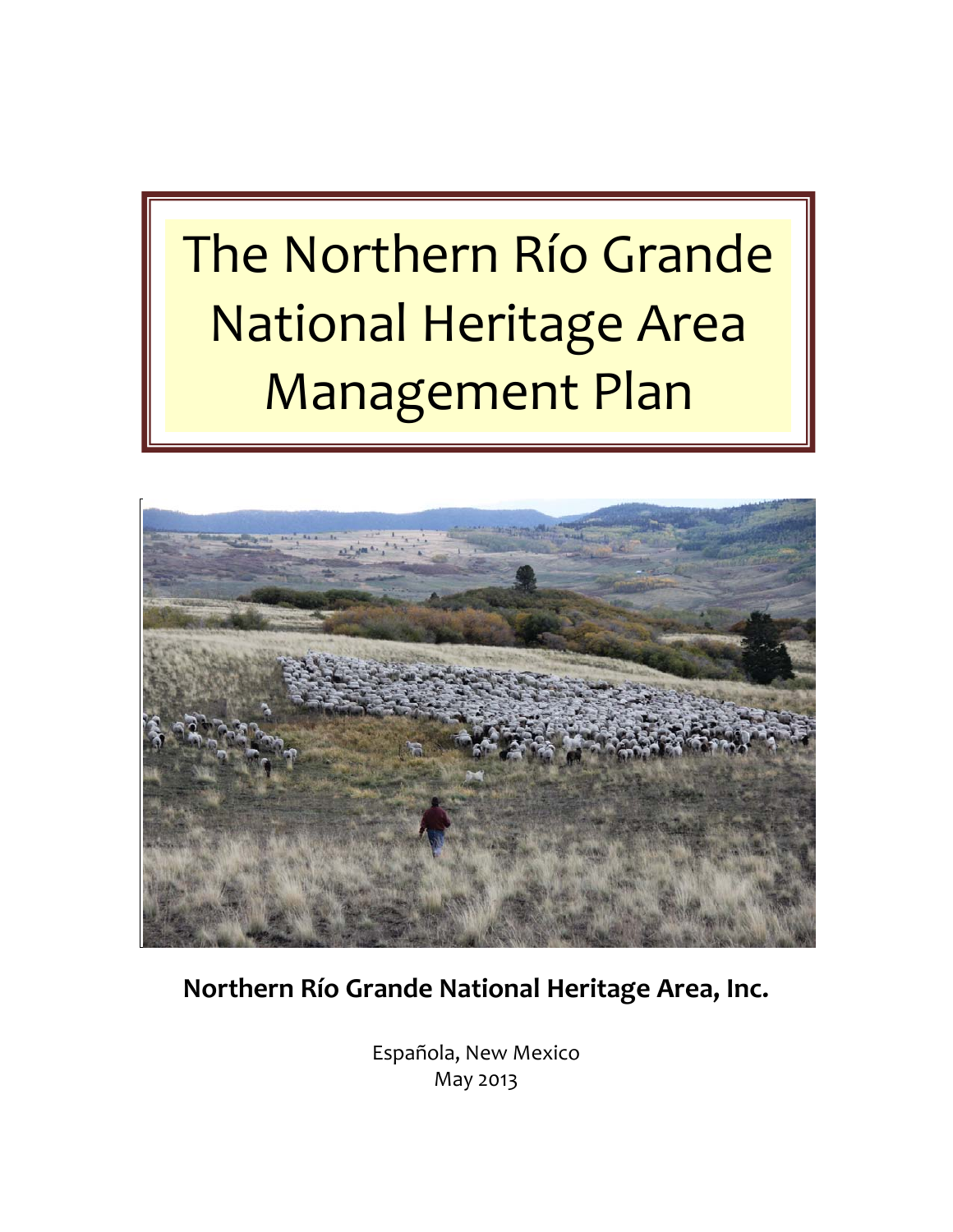

# **NORTHERN RÍO GRANDE**  Board of Directors **NATIONAL HERITAGE AREA**

May, 2013

Ms. Sally Jewell Secretary of the Interior U.S. Department of the Interior 1849 C Street NW Washington, DC 20240

Dear Secretary Jewell:

We are pleased to submit to you the Management Plan for the **Northern Río Grande National Heritage Area pursuant to Title II, Subtitle A of Public Law** 109-338, Section 205, which was passed by Congress on October 12, 2006.

Heritage Area designation culminated nearly 20 years of community efforts to identify ways to conserve and sustain the area's life ways, languages, folk arts, and sacred spaces, as well as, its architecture and spectacular natural and scenic landscape. Congress designated over 10,000 square miles of northern New Mexico as the Northern Rio Grande National Heritage Area, which includes Taos, Rio Arriba and Santa Fe counties. Eight pueblos (Taos, Picuris, Ohkay Owingeh, Santa Clara, San Ildefonso, Nambe, Pojoaque, and Tesuque) and the Jicarilla Apache Nation are sustained in the Heritage Area.

We envision with your approval of this plan, implementing a comprehensive program of interpretation, preservation, revitalization, and community development, through pursuit of the strategic goals developed for the Heritage Area and through the community and organizational partnerships that have been established.

We sincerely appreciate the support and guidance provided by the Federal government agencies, and by the National Park Service in particular, in helping us bring this process and document to conclusion. We particularly wish to acknowledge the efforts of Greg Hendricks and Shirl Kasper of the Intermountain Region in Denver for specific guidance and technical support provided through this process.

We look forward to a continuing partnership with the Department of the Interior and thank you for your interest and consideration in bringing the Northern Río Grande National Heritage Area to reality.

Respectfully submitted,

Katherine Mortimer **Thomas A.** Romero Board President **Executive Director** 

# Katherine Mortimer – Santa Fe

 President Mary T. Mascareñas – Llano Vice President Vernon Lujan – Taos Pueblo Treasurer Camilla Bustamante – NNMC Secretary Naomi J. Barnes – Santa Fe Alberto Baros – Española Sam Cata – NM Dept. Cultural Affairs Ben Chavarria – Santa Clara Pueblo Samuel Delgado – Santa Fe David Fernandez -- Taos Matthew Foster – Town of Taos Rick Hendricks – State Historian Milton Herrera – Tesuque Pueblo Timothy Martínez – San Ildefonso Pueblo Christy Medina – Ohkay Owingeh Pueblo Willow Powers – Santa Fe Edmund Sánchez – Cebolla Lucia Sánchez – Río Arriba Co

#### National Park Service:

Dennis Carruth – Pecos National Historic Park

#### Staff:

Thomas A. Romero Executive Director Sandy Cata Office Manager

NHA Outreach Coordinator

# Address:

P.O. Box 610 Española, NM 87532

www.riograndenha.org Tele: 505-753-0937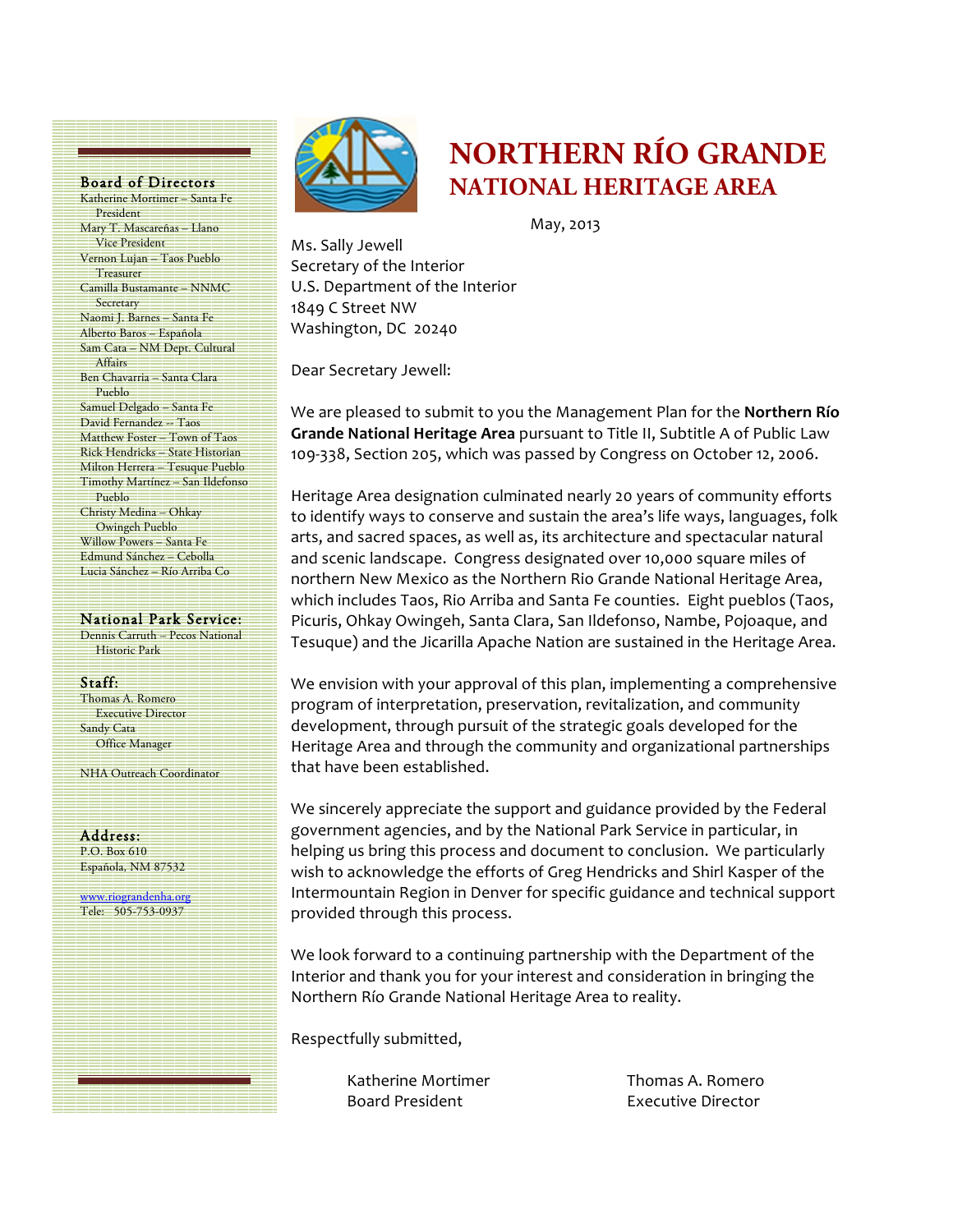# **TABLE OF CONTENTS**

### **EXECUTIVE SUMMARY**

| What Makes Northern New Mexico So Unique?      | Exec-2 |
|------------------------------------------------|--------|
| The Northern Río Grande National Heritage Area | Exec-3 |
| <b>Making a Difference</b>                     | Exec-5 |
| <b>Early Action Projects</b>                   | Exec-7 |
| <b>Management and Finance</b>                  | Exec-8 |

# **SECTION I: BACKGROUND AND PLANNING**

#### **CHAPTER ONE: THE VISION**

| Introduction                                               | I-1 |
|------------------------------------------------------------|-----|
| Where is the Northern Rio Grande National Heritage Area?   | I-1 |
| Full page map                                              |     |
| <b>Rich in Resources</b>                                   |     |
| Diverse Cultures                                           |     |
| What is a National Heritage Area?                          | I-3 |
| Creation of the Northern Rio Grande National Heritage Area | l-4 |
| <b>The Partners</b>                                        | I-5 |
| <b>Planning and Citizen Involvement</b>                    | I-5 |
| Pie chart: Topics of Primary Importance                    |     |
| Tribal Consultation                                        |     |
| Environmental Assessment and Categorical Exclusion         |     |
| Key Elements of the Management Plan                        | l-9 |
| Mission and Vision                                         |     |
| Goals                                                      |     |
| Interpretive Themes                                        |     |

Implementation Timetable

#### **CHAPTER TWO: THE MANAGEMENT ENTITY AND ITS PARTNERS**

| <b>Duties</b>                                        | $II-1$  |
|------------------------------------------------------|---------|
| <b>Opportunities for Recreational Development</b>    | $II-2$  |
| The Board of Directors                               | $II-5$  |
| <b>The Partners</b>                                  | $II-5$  |
| Program Partners                                     |         |
| <b>Community Partners</b>                            |         |
| <b>Governmental Partners</b>                         |         |
| <b>Funding Partners</b>                              |         |
| Relationship with Governmental Agencies and Programs | II-9    |
| The Federal Role                                     |         |
| The Tribal Role                                      |         |
| The State Role                                       |         |
| The Local Role                                       |         |
| <b>Accomplishments/Early Action Projects</b>         | $II-13$ |
| <b>Potential Partner Projects</b>                    | $II-17$ |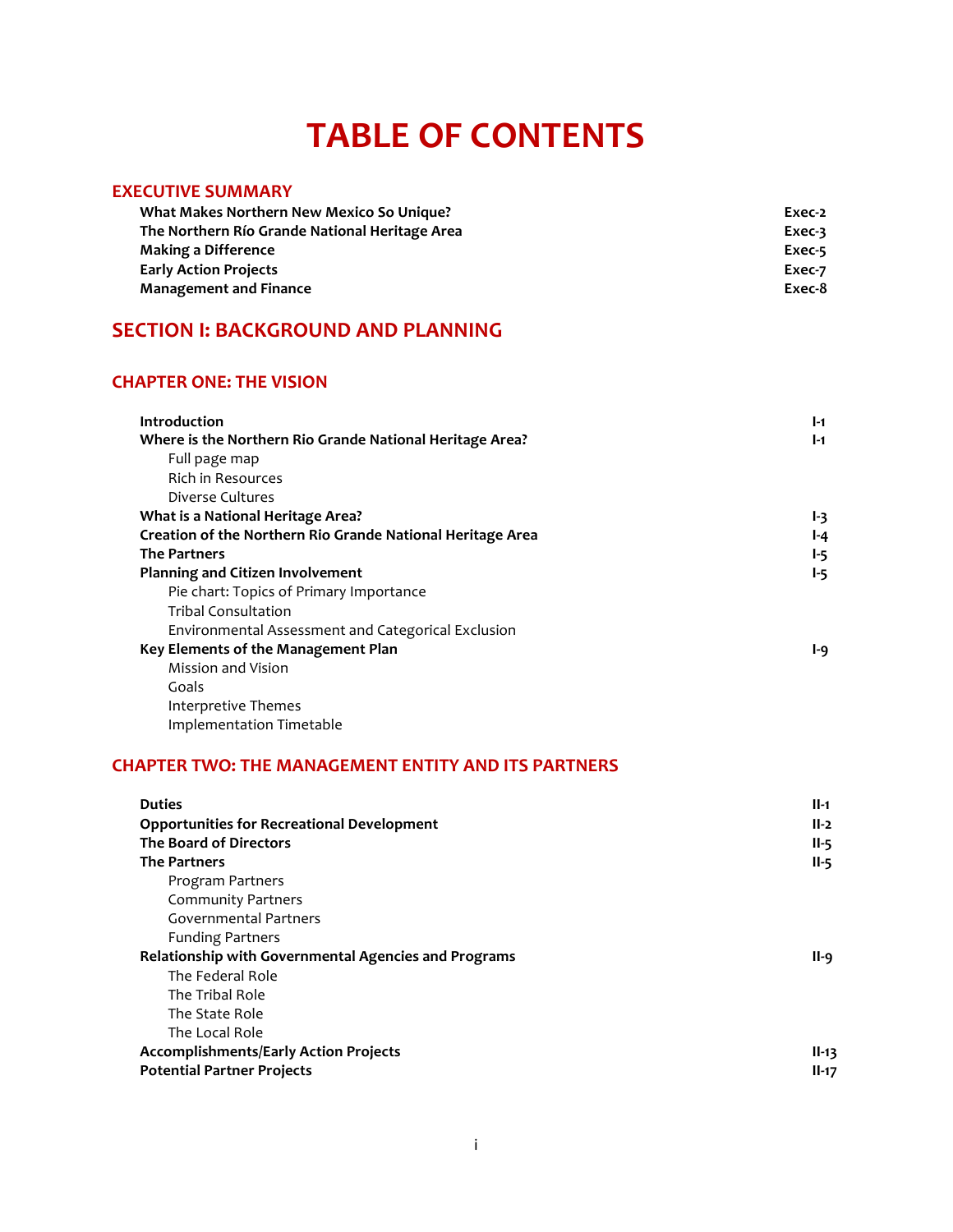## **SECTION II: INVENTORIES OF NATURAL AND CULTURAL RESOURCES**

### **CHAPTER THREE: THE SETTING: NATURAL AND RECREATIONAL RESOURCES**

| <b>Rivers and Rocks</b>                                      | III-1        |
|--------------------------------------------------------------|--------------|
| Ecosystems                                                   | $III-3$      |
| <b>National Forests, Scenic Byways, and Recreation Areas</b> | III-4        |
| Lakes, Reservoirs, and State Parks                           | <b>III-7</b> |

#### **CHAPTER FOUR: THE HISTORY: CULTURAL RESOURCES**

| A Cradle of Settlement                                 | $IV-1$  |
|--------------------------------------------------------|---------|
| The Earliest Inhabitants                               | $IV-2$  |
| Spanish Colonial New Mexico (1540-1680)                | IV-6    |
| The Request and Resettlement of New Mexico (1692-1821) | $IV-9$  |
| The Mexican Period (1821-1846)                         | $IV-15$ |
| United States Territorial Period (1846-1912)           | $IV-17$ |
| Statehood (1912-present)                               | $IV-25$ |

## **SECTION III: INTERPRETIVE THEMES AND IMPLEMENTATION STRATEGIES**

#### **CHAPTER FIVE: STORIES AND THEMES: THE INTERPRETIVE FRAMEWORK**

| What is Interpretation?                           | $V-1$   |
|---------------------------------------------------|---------|
| <b>Significance Statement</b>                     | $V-2$   |
| <b>Interpretive Themes</b>                        | $V-3$   |
| 1. Cradle of Settlement                           |         |
| 2. Adaptation and Survival                        |         |
| 3. Identity Through a Cultural Blend              |         |
| <b>Telling the Story</b>                          | V-4     |
| Theme 1: Cradle of Settlement                     |         |
| Theme 2: Adaptation and Survival                  |         |
| Theme 3: Identity Through a Cultural Blend        |         |
| Audience                                          | $V - Q$ |
| Recommendations and Strategies                    | $V-10$  |
| Grants Awarded by County - 2009 to 2012 (Table 1) | $V-12$  |

#### **CHAPTER SIX: GOALS AND ACTIONS: THE IMPLEMENTATION STRATEGY**

| <b>Management Concept</b>                                                                       | $VI-1$ |
|-------------------------------------------------------------------------------------------------|--------|
| Grants Program                                                                                  |        |
| Passport Program                                                                                |        |
| Gateway Partnerships                                                                            |        |
| Virtual Partners                                                                                |        |
| <b>Management Principles</b>                                                                    | $VI-3$ |
| <b>The Goals</b>                                                                                | $VI-4$ |
| <b>Goal 1:</b> Enhance Understanding and Awareness of the Heritage Area's Stories and Resources |        |
| Objectives for Goal 1                                                                           |        |
| Actions to Achieve Objectives of Goal 1                                                         |        |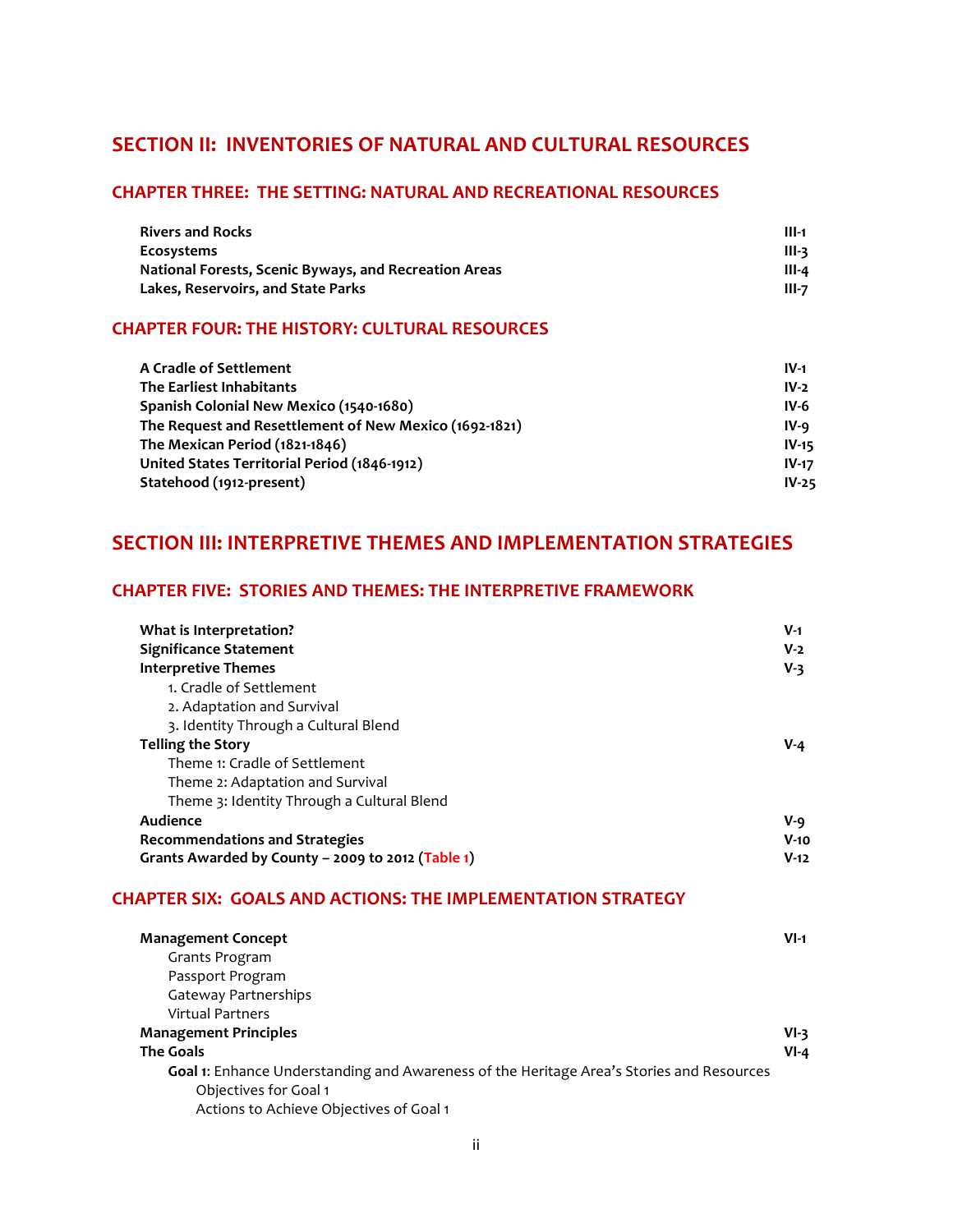| Goal 2: Sustain Traditions, Heritage, and Culture                                      |         |
|----------------------------------------------------------------------------------------|---------|
| Objectives for Goal 2                                                                  |         |
| Actions to Achieve Objectives of Goal 2                                                |         |
| Goal 3: Involve Youth in the Appreciation of and Continuation of Traditional Practices |         |
| Objectives for Goal 3                                                                  |         |
| Actions to Achieve Objectives of Goal 3                                                |         |
| Goal 4: Create Partnerships to Further the Goals of the NRGNHA                         |         |
| Objectives for Goal 4                                                                  |         |
| Actions to Achieve Objectives of Goal 4                                                |         |
| Goal 5: Conserve Resources by Working with Communities and Preservation Organizations, |         |
| While Also Providing Opportunities for Recreation                                      |         |
| Objectives for Goal 5                                                                  |         |
| Actions to Achieve Objectives of Goal 5                                                |         |
| Goal 6: Promote Economic Development and Heritage Tourism                              |         |
| Objectives for Goal 6                                                                  |         |
| Actions to Achieve Objectives of Goal 6                                                |         |
| <b>Development Priorities</b>                                                          | $VI-20$ |
| <b>Measures of Priorities</b>                                                          |         |
| <b>Staffing and Organizational Framework</b>                                           | $VI-21$ |
| <b>Board Committees</b>                                                                |         |
| <b>Staff Functions</b>                                                                 |         |
| Communication                                                                          |         |
| <b>Toward Sustainability</b>                                                           | $VI-23$ |
| Funding History (Table 2)                                                              |         |
| New Funding Formula                                                                    |         |
| Financial Strategy and Match (Table 3)                                                 |         |
| <b>Funding Requirements</b>                                                            |         |
| <b>Federal Funding</b>                                                                 |         |
| <b>State Funding</b>                                                                   |         |
| Local Funding (Table 4a)                                                               |         |
| Tribal Governments (Table 4b)                                                          |         |
| <b>Other Funding Sources</b>                                                           |         |
| <b>Operating Costs</b>                                                                 |         |
| Budget FY 2012-2016 (Table 5)                                                          |         |

# **SECTION IV – APPENDICES**

#### **APPENDIX**

- A. Public Law 109-338, establishing the NRGNHA
- B. Testimony Before Congress in Support of NRGNHA
- C. Detailed history of the making of the NRGNHA
- D. Stakeholder Workshop Project Ideas October 30, 2009
- E. Inventory of Northern Río Grande National Heritage Area Cultural Resources
- F. NRG NHA Natural and Recreational Resources
- G. Partnerships
- H. Grant Program Forms
- I. Word Clouds (before and after Heritage Area designation)
- J. Word Clouds and Pie Charts, Community Meetings, March 2009
- K. National Historic Landmarks Survey
- L. Present and Prior Board of Directors
- M. SHPO Concurrence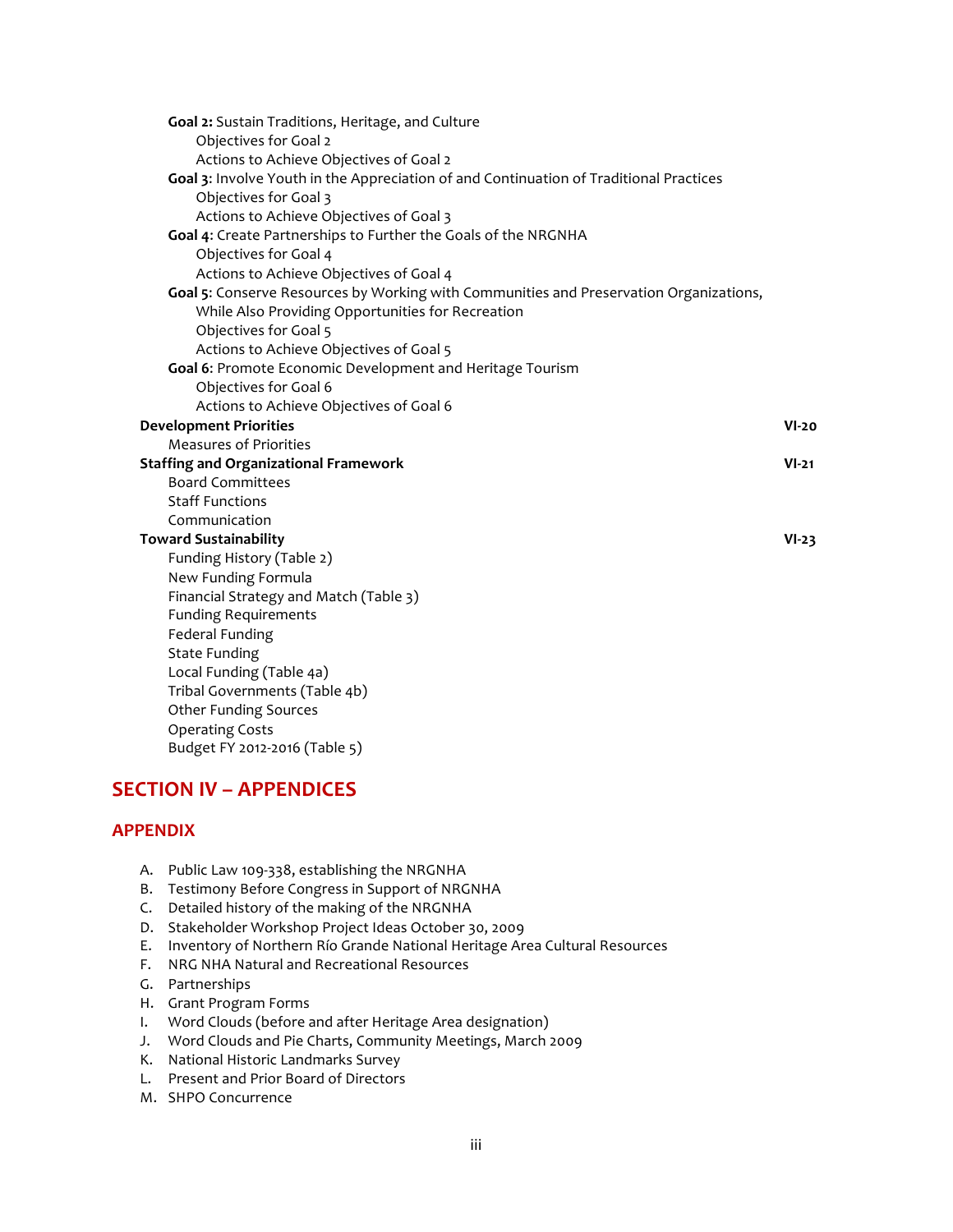#### **LIST OF PHOTOS AND CREDITS:**

**Cover photo:** *Driving His Flock, Ganados del Valle, A. Manzanares* 

#### **Executive Summary**

Exec-1, Red Chile Ristras, Steven & Sandra Rudy Exec-6: *Río Grande at Española*, Samuel Delgado *Puyé Cliff Dwellings*, Seth Roffman San José de Gracias – Las Trampas Church, Steven & Sandra Rudy

**Section I Divider:** Río Grande Gorge, Seth Roffman Section I Quote: Gaspar Perez de Villagrá

#### **Chapter I**

I-9, *Río Grande at Española*, Samuel Delgado

#### **Chapter II**

II-12, Los Luceros Hacienda, Wang Lin-Sheng II-15, *Horno and Baker*, Samuel Delgado II-17, Landscape at Ghost Ranch, Cherl Muceus II-18, Tierra Wools Weaving, A. Manzanares II-18, *Mountain Community,* Seth Roffman II-19, *Proclamation NM House of Representatives*

**Section II Divider: Taos Pueblo, Cheryl Muceus Section II Quote: Allan Houser** 

#### **Chapter III**

III-1, Río Chama, Cheryl Muceus III-3, Landscape at Ghost Ranch, Cheryl Muceus III-7, Pedernal and Abiquiu Lake, Cheryl Muceus

#### **Chapter IV**

IV-3, Puyé Cliff Dwellings, Seth Roffman IV-10, San José de Gracias – Las Trampas Church, Steven & Sandra Rudy IV-14, Velarde Farming Community, Steven & Sandra Rudy IV-20, Red Chile Ristras, Steven & Sandra Rudy IV-21, Cumbres & Toltec Scenic Railroad, Cheryl Muceus IV-23, *Irrigated Field Santa Cruz*, Alejandro Lopez IV-27, Roadside Business Antiques, Seth Roffman IV-29, Mountain Community, Seth Roffman

**Section III Divider:** *Juan de Oñate and Native Puebloan, Steven & Sandra Rudy* **Section III Quote: Dr. Ernesto Galarza** 

#### **Chapter V**

V-2, 12,000 Years of Human Activity, Dr. Lynn Sebastian V-4, *Río Grande at Española*, Samuel Delgado V-6, *Puyé Cliff Dwellings*, Seth Roffman V-8, San José de Gracias – Las Trampas Church, Steven & Sandra Rudy V-11, Film Promotional Poster, Land Water People Time, Cynthia Jeanette Gomez, Todd Lindblom & David Lindblom